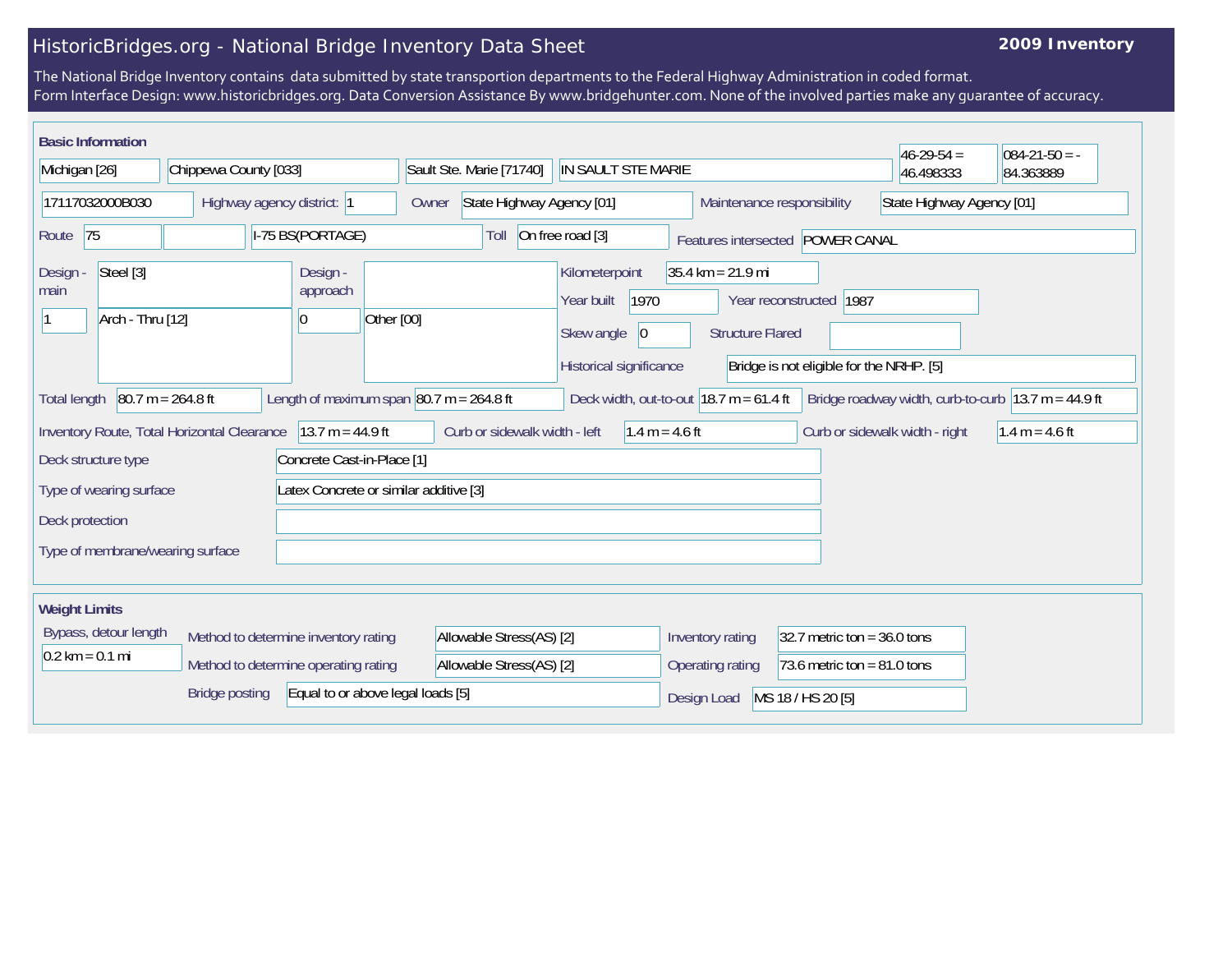| <b>Functional Details</b>                                                                                                                   |                                                                                                                                                                          |                                             |                                                       |                    |  |  |
|---------------------------------------------------------------------------------------------------------------------------------------------|--------------------------------------------------------------------------------------------------------------------------------------------------------------------------|---------------------------------------------|-------------------------------------------------------|--------------------|--|--|
| 4500<br>Average daily truck traffi 6<br><b>Average Daily Traffic</b>                                                                        | Year 1995<br>%                                                                                                                                                           | Future average daily traffic                | 2013<br>22880<br>Year                                 |                    |  |  |
| Road classification<br>Other Principal Arterial (Urban) [14]                                                                                | Lanes on structure 2                                                                                                                                                     |                                             | Approach roadway width                                | 14.6 m = $47.9$ ft |  |  |
| Type of service on bridge Highway [1]                                                                                                       | Direction of traffic 2 - way traffic [2]                                                                                                                                 |                                             | Bridge median                                         |                    |  |  |
| Parallel structure designation<br>No parallel structure exists. [N]                                                                         |                                                                                                                                                                          |                                             |                                                       |                    |  |  |
| Type of service under bridge<br>Waterway [5]                                                                                                | Lanes under structure<br>$ 0\rangle$                                                                                                                                     | Navigation control                          |                                                       |                    |  |  |
| Navigation vertical clearanc<br>$0 = N/A$                                                                                                   |                                                                                                                                                                          | Navigation horizontal clearance $ 0 = N/A $ |                                                       |                    |  |  |
|                                                                                                                                             | Minimum navigation vertical clearance, vertical lift bridge $\vert$ 0 m = 0.0 ft<br>Minimum vertical clearance over bridge roadway<br>$5.26 \text{ m} = 17.3 \text{ ft}$ |                                             |                                                       |                    |  |  |
| Minimum lateral underclearance reference feature Feature not a highway or railroad [N]                                                      |                                                                                                                                                                          |                                             |                                                       |                    |  |  |
| Minimum lateral underclearance on left $0 = N/A$<br>Minimum lateral underclearance on right 99.9 = Unlimited                                |                                                                                                                                                                          |                                             |                                                       |                    |  |  |
| Minimum vertical underclearance reference feature Feature not a highway or railroad [N]<br>Minimum Vertical Underclearance 5.25 m = 17.2 ft |                                                                                                                                                                          |                                             |                                                       |                    |  |  |
| Appraisal ratings - underclearances N/A [N]                                                                                                 |                                                                                                                                                                          |                                             |                                                       |                    |  |  |
|                                                                                                                                             |                                                                                                                                                                          |                                             |                                                       |                    |  |  |
| <b>Repair and Replacement Plans</b>                                                                                                         |                                                                                                                                                                          |                                             |                                                       |                    |  |  |
| Type of work to be performed                                                                                                                | Work done by                                                                                                                                                             |                                             |                                                       |                    |  |  |
|                                                                                                                                             | Bridge improvement cost                                                                                                                                                  | Roadway improvement cost                    |                                                       |                    |  |  |
|                                                                                                                                             | Length of structure improvement                                                                                                                                          |                                             | Total project cost                                    |                    |  |  |
|                                                                                                                                             | Year of improvement cost estimate                                                                                                                                        |                                             |                                                       |                    |  |  |
|                                                                                                                                             | Border bridge - state                                                                                                                                                    |                                             | Border bridge - percent responsibility of other state |                    |  |  |
|                                                                                                                                             | Border bridge - structure number                                                                                                                                         |                                             |                                                       |                    |  |  |